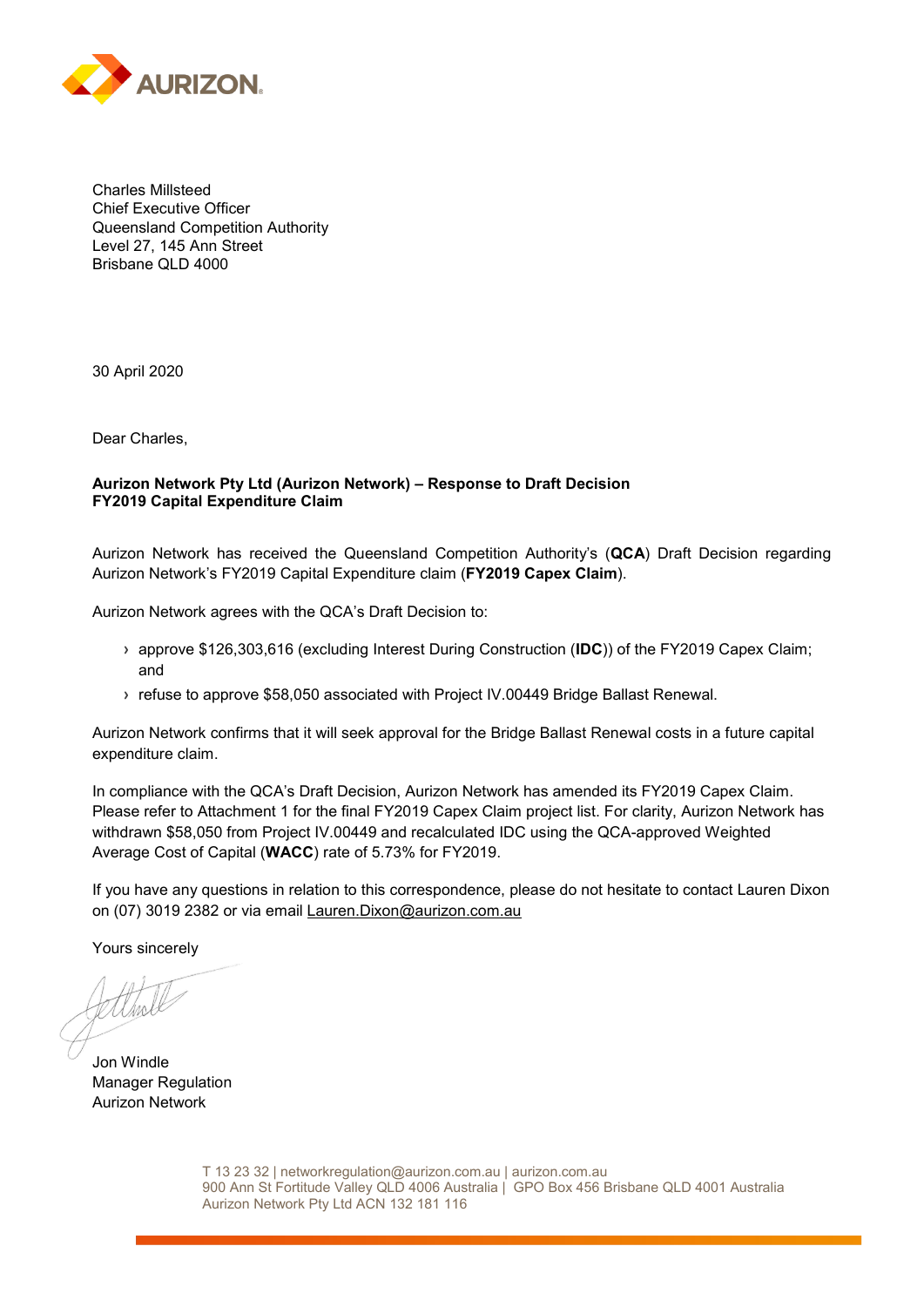## **Attachment 1 – Updated FY2019 IDC Calculation**

| <b>Project</b><br><b>Number</b> | <b>Project Name</b>                         | <b>Project</b><br><b>Type</b> | Project<br><b>Discipline</b> | <b>Asset Type</b>             | <b>Claimable</b><br><b>System</b><br><b>Expenditure</b><br>(Pre-escalation) |               | <b>IDC</b> | <b>Total</b><br>(Including IDC) |  |  |
|---------------------------------|---------------------------------------------|-------------------------------|------------------------------|-------------------------------|-----------------------------------------------------------------------------|---------------|------------|---------------------------------|--|--|
| <b>MATERIAL PROJECTS</b>        |                                             |                               |                              |                               |                                                                             |               |            |                                 |  |  |
| IV.00425                        | Rail Renewal Program<br>Package 1           | Capital<br>Renewal            | <b>CIVIL</b>                 | Rail                          | <b>System Wide</b>                                                          | 26,572,373    | 114,926    | 26,687,299                      |  |  |
| IV.00446                        | Structures Renewal Package 1                | Capital<br>Renewal            | <b>CIVIL</b>                 | <b>Structures</b>             | <b>System Wide</b>                                                          | 15,465,451    | 4,501      | 15,469,952                      |  |  |
| IV.00476                        | Track Renewal Package 1                     | Capital<br>Renewal            | <b>CIVIL</b>                 | Track                         | <b>System Wide</b>                                                          | 15,193,594    | 426        | 15,194,019                      |  |  |
| IV.00461                        | Turnout Renewal Package 1                   | Capital<br>Renewal            | <b>CIVIL</b>                 | <b>Turnouts</b>               | <b>System Wide</b>                                                          | 14,053,345    | 60,025     | 14,113,370                      |  |  |
| IV.00452                        | Formation Renewal Package 1                 | Capital<br>Renewal            | <b>CIVIL</b>                 | Formation /<br><b>Ballast</b> | System Wide                                                                 | 9,851,560     | 27,469     | 9,879,029                       |  |  |
| IV.00449                        | <b>Bridge Ballast Renewal</b><br>Package 1  | Capital<br>Renewal            | <b>CIVIL</b>                 | Formation /<br><b>Ballast</b> | System Wide                                                                 | 8,509,462     | $-5,236$   | 8,504,225                       |  |  |
| IV.00455                        | <b>Control Systems Renewal</b><br>Package 1 | Capital<br>Renewal            | Systems                      | <b>Network</b><br>Controls    | System Wide                                                                 | 6,875,112     | 80,244     | 6,955,356                       |  |  |
| IV.00473                        | Sleeper Renewal Package 1                   | Capital<br>Renewal            | <b>CIVIL</b>                 | <b>Sleepers</b>               | <b>System Wide</b>                                                          | 6,317,874     | 32,046     | 6,349,920                       |  |  |
| IV.00458                        | <b>Level Crossing Renewal</b><br>Package 1  | Capital<br>Renewal            | <b>Systems</b>               | Level<br>Crossings            | System Wide                                                                 | 4,048,374     | 2,656      | 4,051,030                       |  |  |
| IV.00049                        | Radio System Replacement                    | Capital<br>Renewal            | <b>Systems</b>               | <b>Network</b><br>Controls    | System Wide                                                                 | 3,609,098     |            | 3,652,566                       |  |  |
|                                 |                                             |                               |                              |                               | <b>Sub Total</b>                                                            | \$110,496,242 | \$360,524  | \$110,856,766                   |  |  |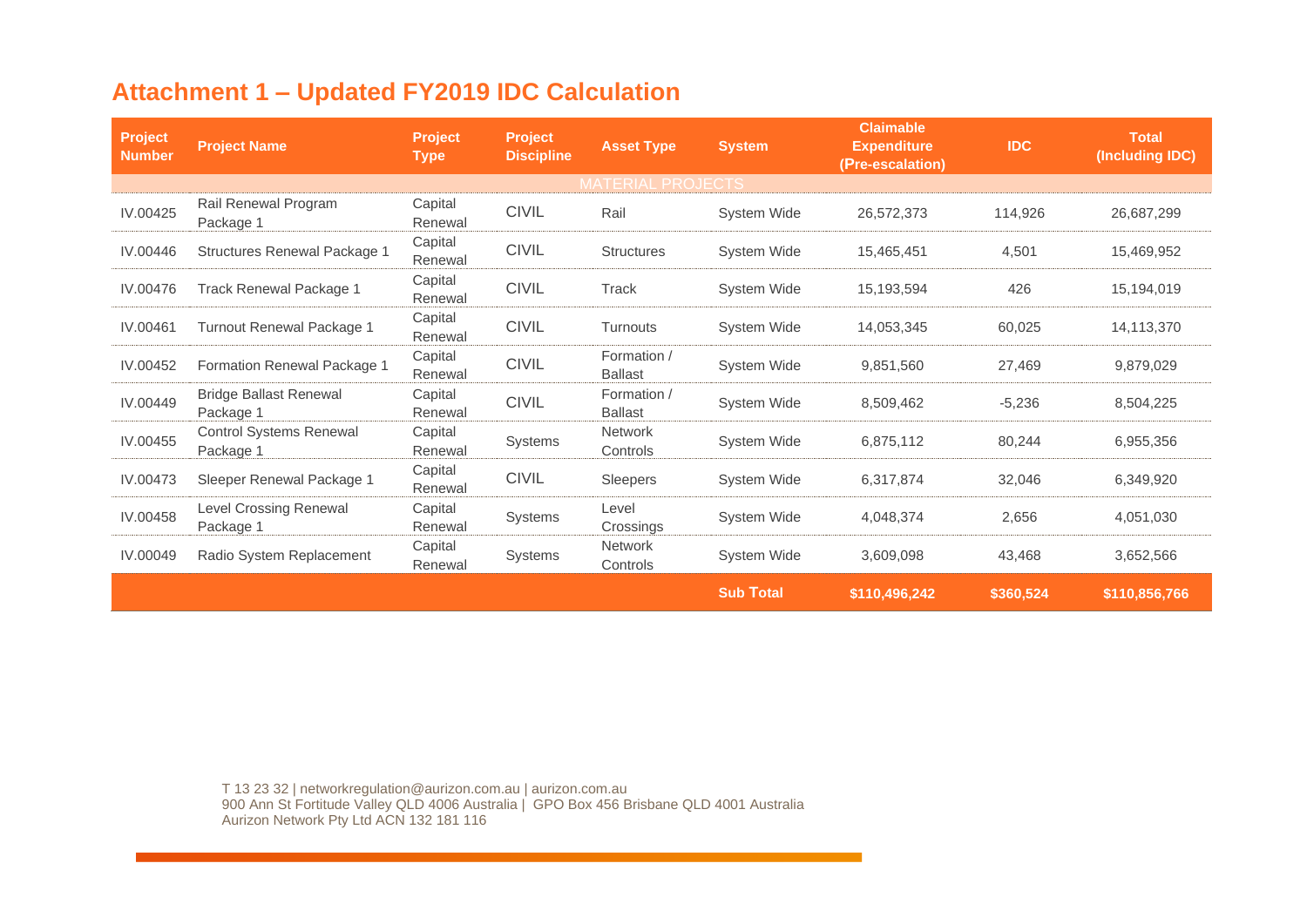| <b>Project</b><br><b>Number</b> | <b>Project Name</b>                              | <b>Project Type</b>    | <b>Project</b><br><b>Discipline</b> | <b>Asset Type</b>       | <b>System</b>     | <b>Claimable</b><br><b>Expenditure</b><br>(Pre-<br>escalation) | <b>IDC</b> | <b>Total</b><br>(Including<br>IDC) |
|---------------------------------|--------------------------------------------------|------------------------|-------------------------------------|-------------------------|-------------------|----------------------------------------------------------------|------------|------------------------------------|
| <b>NON-MATERIAL PROJECTS</b>    |                                                  |                        |                                     |                         |                   |                                                                |            |                                    |
| IV.00437                        | Callide Infrastructure<br>Upgrade                | Other                  | <b>CIVIL</b>                        | Track                   | Moura             | 2,298,631                                                      | 27,111     | 2,325,742                          |
| IV.00555                        | FY19 Minerva Infrastructure<br>Upgrade           | Other                  | <b>CIVIL</b>                        | Track                   | <b>Blackwater</b> | 1,379,635                                                      | 14,252     | 1,393,887                          |
| IV.00470                        | <b>Corridor Security Package</b>                 | <b>Capital Renewal</b> | Corridor                            | <b>Corridor Access</b>  | System Wide       | 1,381,137                                                      | $-20,177$  | 1,360,960                          |
| IV.00399                        | 2017 Cyclone Debbie<br>Rectification             | <b>Capital Renewal</b> | <b>CIVIL</b>                        | Various                 | System Wide       | 1,156,299                                                      | $-24,032$  | 1,132,267                          |
| IV.00329                        | <b>Structures Renewal FY18</b>                   | <b>Capital Renewal</b> | <b>CIVIL</b>                        | <b>Structures</b>       | System Wide       | 926,232                                                        | 9,952      | 936,185                            |
| IV.00004                        | <b>Traction Fault Locator</b><br>Renewal         | <b>Capital Renewal</b> | Electrical                          | Electrical              | System Wide       | 881,498                                                        | 14,338     | 895,836                            |
| IV.00376                        | <b>FY18 Access Points</b>                        | <b>Capital Renewal</b> | Corridor                            | <b>Corridor Access</b>  | System Wide       | 843,497                                                        | 6,204      | 849,701                            |
| IV.00503                        | Power Systems Renewal<br>Package 1               | <b>Capital Renewal</b> | Systems                             | <b>Network Controls</b> | System Wide       | 835,307                                                        | 824        | 836,131                            |
| IV.00346                        | Package 1 FY18 Control<br><b>Systems Renewal</b> | <b>Capital Renewal</b> | Systems                             | <b>Network Controls</b> | System Wide       | 815,826                                                        | 21,129     | 836,954                            |
| IV.00283                        | <b>Traction SCADA System</b>                     | <b>Capital Renewal</b> | <b>Systems</b>                      | <b>Network Controls</b> | System Wide       | 811,715                                                        | 6,422      | 818,137                            |
| IV.00364                        | <b>Turnout Renewal FY18</b>                      | <b>Capital Renewal</b> | <b>CIVIL</b>                        | Turnouts                | System Wide       | 696,543                                                        | 19,755     | 716,297                            |
| A.04313                         | Gauge Face Lubrication<br><b>Asset Renewal</b>   | Capital Renewal        | <b>CIVIL</b>                        | Track                   | System Wide       | 564,946                                                        | $-9,346$   | 555,600                            |
| IV.00334                        | <b>Bridge Ballast Renewal</b><br>Program FY18    | <b>Capital Renewal</b> | <b>CIVIL</b>                        | Formation / Ballast     | System Wide       | 493,610                                                        | 13,199     | 506,809                            |
| IV.00467                        | Access Roads Package 1                           | <b>Capital Renewal</b> | Corridor                            | <b>Corridor Access</b>  | System Wide       | 478,621                                                        | $-11,436$  | 467,185                            |
| IV.00321                        | Sleeper Renewal Program<br><b>FY18</b>           | <b>Capital Renewal</b> | <b>CIVIL</b>                        | Sleepers                | System Wide       | 336,966                                                        | 7,294      | 344,261                            |
| IV.00344                        | <b>Formation Renewal FY18</b>                    | <b>Capital Renewal</b> | <b>CIVIL</b>                        | Formation / Ballast     | System Wide       | 330,989                                                        | 10,099     | 341,088                            |
| IV.00374                        | CQ Access Roads FY18                             | <b>Capital Renewal</b> | Corridor                            | <b>Corridor Access</b>  | System Wide       | 337,699                                                        | 2,788      | 340,487                            |
| IV.00360                        | Network Asset Mgt System<br>Tranche 2            | <b>Capital Renewal</b> | <b>Systems</b>                      | Systems                 | System Wide       | 323,399                                                        | 6,444      | 329,843                            |
| IV.00343                        | Level Crossings Renewal<br>Program FY18          | <b>Capital Renewal</b> | <b>Systems</b>                      | <b>Level Crossings</b>  | System Wide       | 311,435                                                        | 9,526      | 320,962                            |